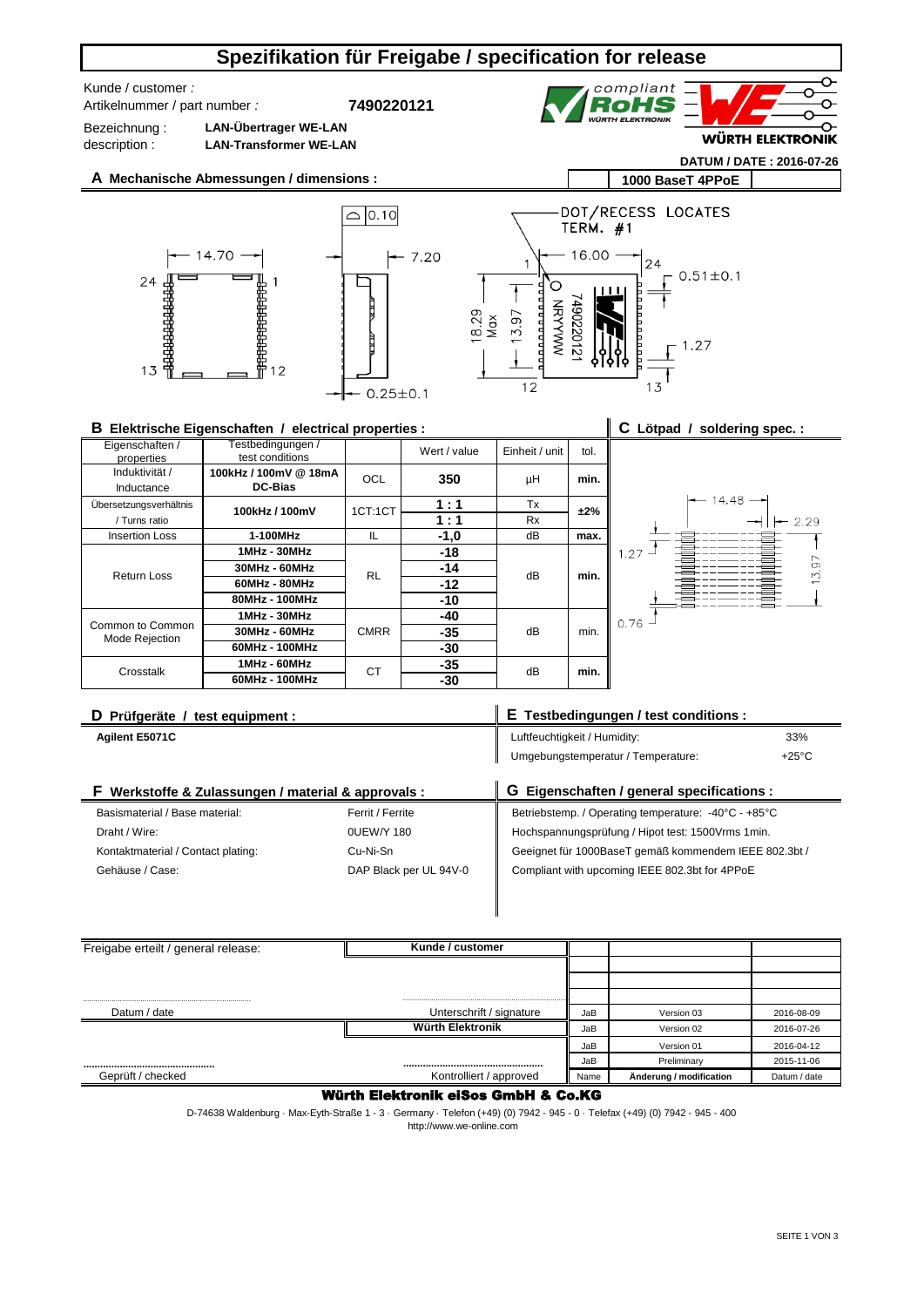| Spezifikation für Freigabe / specification for release                                              |                               |                                              |                                                        |                                                       |  |  |  |  |
|-----------------------------------------------------------------------------------------------------|-------------------------------|----------------------------------------------|--------------------------------------------------------|-------------------------------------------------------|--|--|--|--|
| Kunde / customer :<br>Artikelnummer / part number :<br><b>LAN-Übertrager WE-LAN</b><br>Bezeichnung: |                               | 7490220121                                   | compliant<br>RoHS                                      | WÜRTH ELEKTRONIK                                      |  |  |  |  |
| description:                                                                                        | <b>LAN-Transformer WE-LAN</b> |                                              |                                                        |                                                       |  |  |  |  |
|                                                                                                     |                               |                                              |                                                        | DATUM / DATE: 2016-07-26                              |  |  |  |  |
| H PoE Eigenschaften :                                                                               |                               |                                              | H PoE Specifications :                                 |                                                       |  |  |  |  |
| Designed für Anwendungen bis 600mA                                                                  |                               | Designed to support applications up to 600mA |                                                        |                                                       |  |  |  |  |
| pro Mittelanzapfung                                                                                 |                               |                                              | per centre tap                                         |                                                       |  |  |  |  |
| Designed für 30W Anwendungen wenn zwei Kanäle bestromt                                              |                               |                                              |                                                        | Designed for 30W applications when using two channels |  |  |  |  |
| Designed für 60W Anwendungen wenn vier Kanäle bestromt                                              |                               |                                              | Designed for 60W applications when using four channels |                                                       |  |  |  |  |
|                                                                                                     |                               |                                              |                                                        |                                                       |  |  |  |  |
|                                                                                                     |                               |                                              |                                                        |                                                       |  |  |  |  |
| Schaltbild / Schematics:                                                                            |                               |                                              |                                                        |                                                       |  |  |  |  |



| Datum / date      | Unterschrift / signature | JaB  | Version 03              | 2016-08-09   |
|-------------------|--------------------------|------|-------------------------|--------------|
|                   | Würth Elektronik         | JaB  | Version 02              | 2016-07-26   |
|                   |                          | JaB  | Version 01              | 2016-04-12   |
|                   |                          | JaB  | Preliminary             | 2015-11-06   |
| Geprüft / checked | Kontrolliert / approved  | Name | Anderung / modification | Datum / date |

### Würth Elektronik eiSos GmbH & Co.KG

D-74638 Waldenburg · Max-Eyth-Straße 1 - 3 · Germany · Telefon (+49) (0) 7942 - 945 - 0 · Telefax (+49) (0) 7942 - 945 - 400 http://www.we-online.com